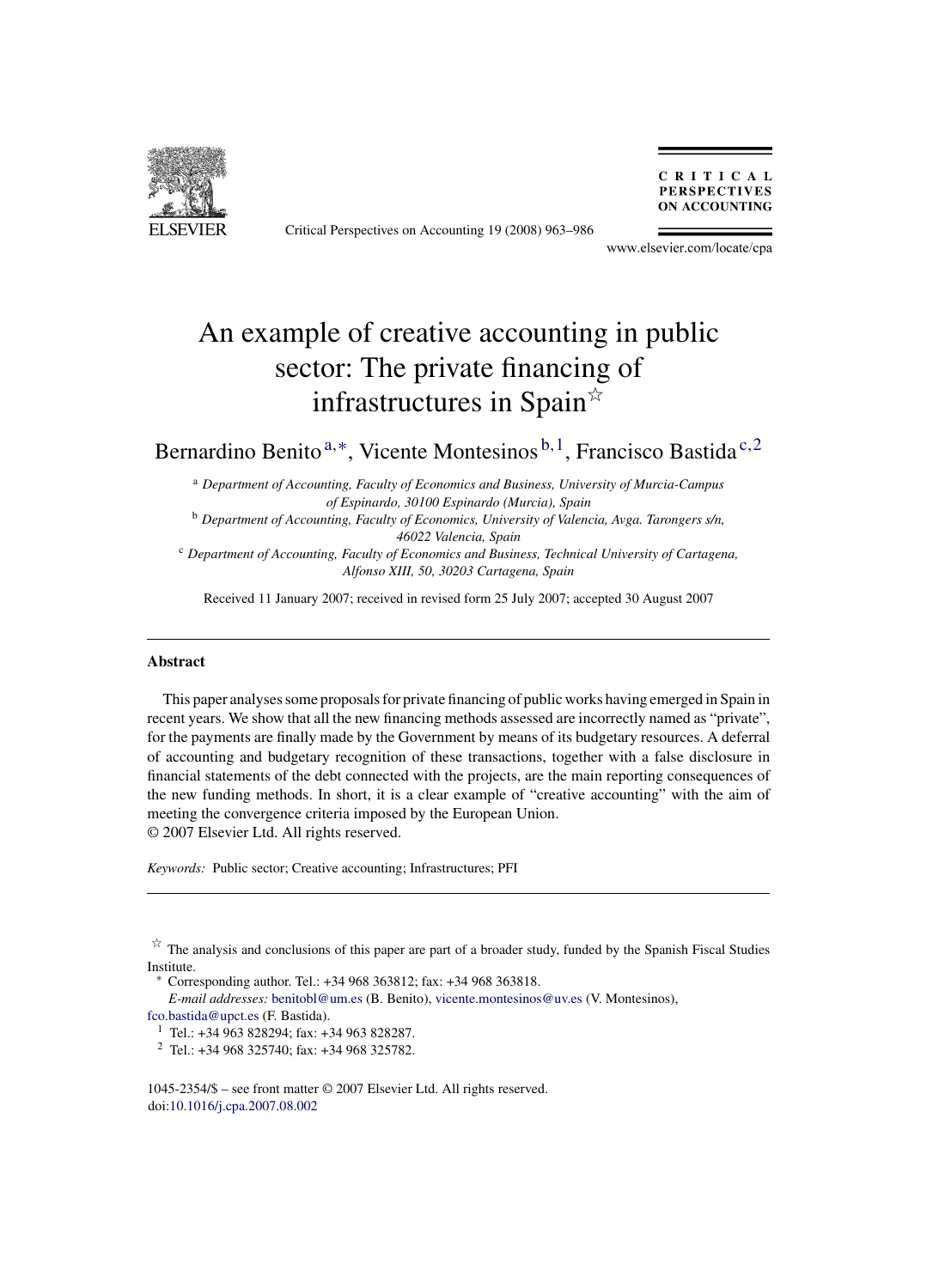## **1. Introduction**

Most of infrastructures have been financed in Spain through the public budget until the middle of the nineties. Concessions and private financing have been scarcely used. However, private financing of new infrastructures (private finance initiative, PFI, or more recently named also as public–private partnership, PPP) is growing in recent years. These are the main reasons for reducing the use of budgetary resources:

- European Monetary Union (EMU) requirements concerning government deficit and debt limit the amounts that public entities can borrow to finance capital assets. According to the 1996 Stability and Growth Agreement, European Governments must reach a balanced budget in 2001, namely, a zero deficit. This target must be achieved in spite of the social pressure for more and best public services and benefits, making almost impossible for the public sector to reduce current expenses and thus generate savings.
- Important investment funds are searching in the financial markets for safe and steady investments.
- Rigidity of traditional Public Administration brings about high management inefficiencies.
- Financial earnings are normally improved by companies' flexibility and management skills. Investment priorities, as well as verification of public works profitability and feasibility can be enhanced through the private business requirements if enough financial rate of return is achieved.

Furthermore, the infrastructures still remain in Spain quite below the most advanced countries' equipments in the European Union (EU). It is generally known that endowment for infrastructures is one of the most important conditions for economic growth in any country. For example, the 2005–2020 Infrastructures and Transports Strategic Plan of the Spanish Ministry of Development highlights that, according to recent studies, the cumulative marginal productivity of the public capital is almost of 1.5, i.e., an increase of  $\in$  1 in public capital investment leads, in the long term, to a GDP increase of almost  $\in$  1.5.

All the arguments set out here lead to the conclusion that lots of imagination are required when searching for new methods to fund public investments. On the one hand, a high quality in public services must be accomplished, and on the other hand, a rigid budgetary discipline has to be achieved. Accordingly, new funding methods have appeared in which private partners are involved in the development of public investment projects (PFI).

Our main hypothesis is that many countries have used PFIs to defer payment and this way control their deficits and debt without cutting investments in infrastructures and public services. Lack of a clear accounting standards on how to report PFIs has allowed governments to do it.

The following pages analyse some proposals for private financing of public works having emerged in Spain in recent years. After assessing all the new financing methods, we find that they are incorrectly named as "private", for the payments are finally made by the Government by means of its budgetary resources. A deferral of accounting and budgetary recognition of these transactions and a wrong disclosure in financial statements of the debt connected with the projects are the main reporting consequences of the new funding methods. In short, it is